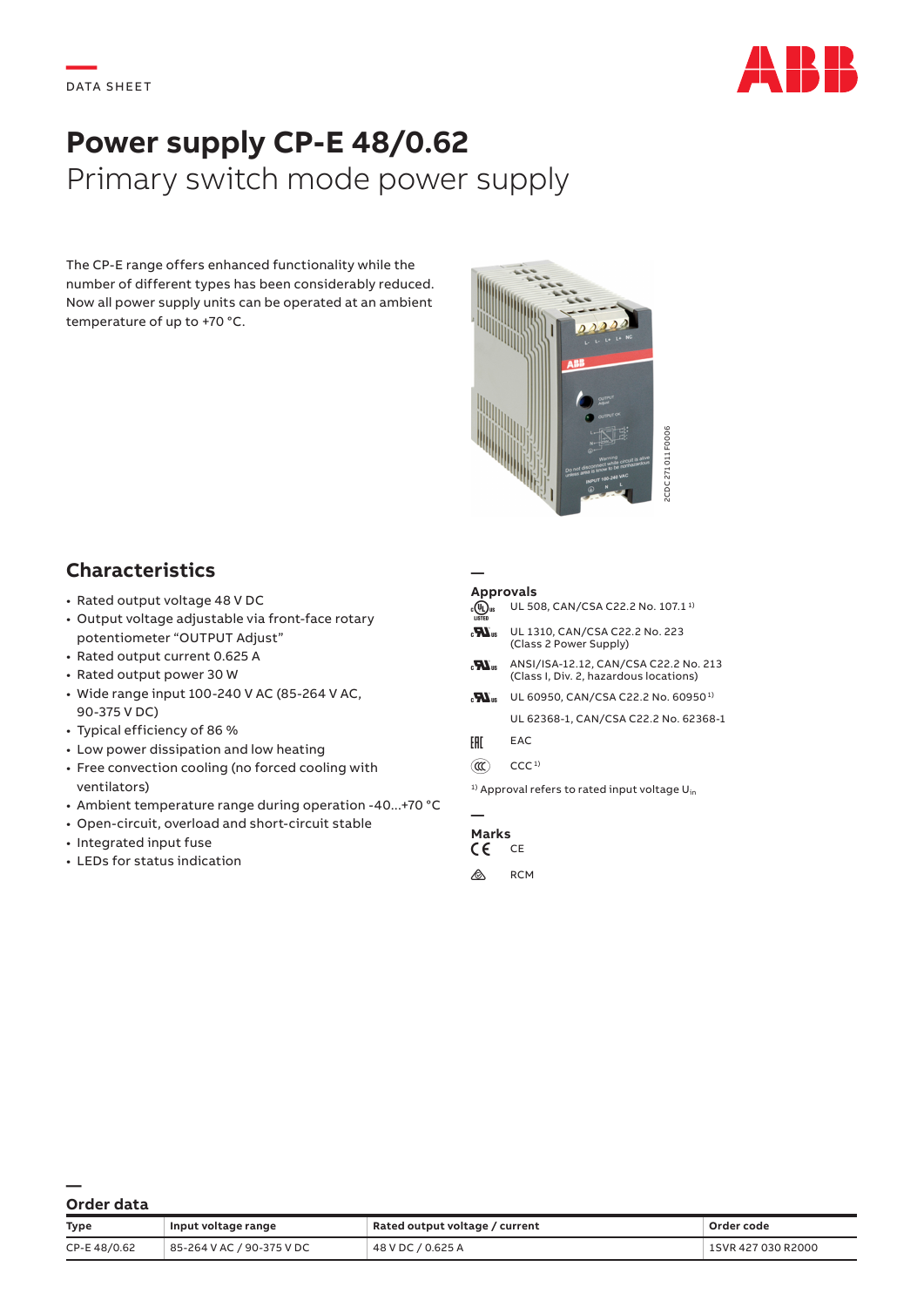# **Functions**



## **Application**

The primary switch mode power supply offers two voltage input ranges. This enables the supply with AC or DC. Furthermore it is equipped with two generous capacitors, which ensure mains buffering of at least 30 ms (at 230 V AC). That is why the devices can be used worldwide also in high fluctuating networks and battery-powered plants.

## **Operating mode**

By means of the potentiometer "OUTPUT Adjust" the output voltage can be adjusted within a range of 48 to 55 V DC. Thus, the power supply can be optimally adapted to the application, e.g. compensating the voltage drop caused by a long line length.

The green LED "OUTPUT OK" is lightening during operation.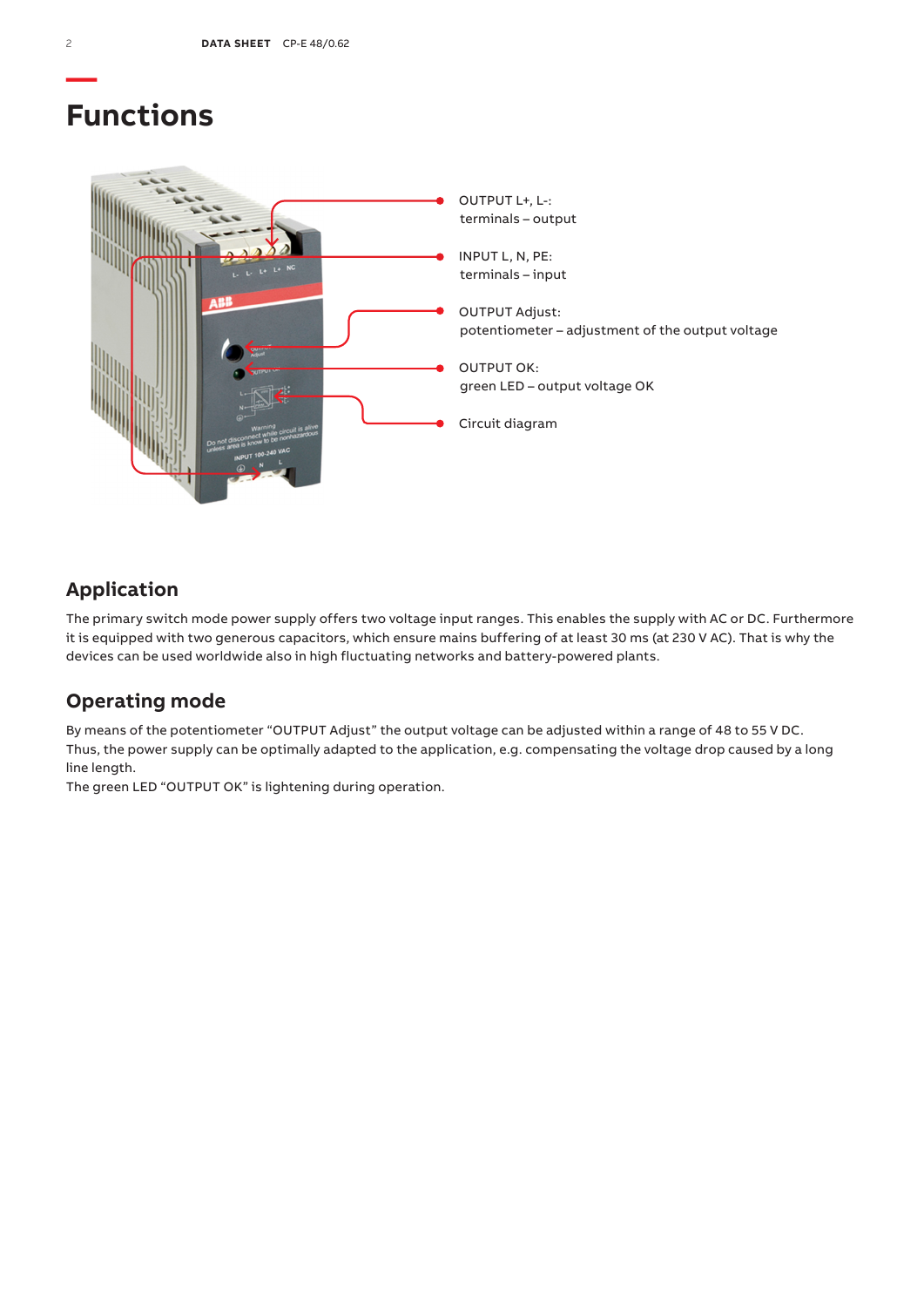# **Installation**

## **Mounting**

The switch mode power supply can be snapped on a DIN rail according to IEC/EN 60715 as shown in the accompanying picture. For that the device is set with its mounting rail slide on the upper edge of the mounting rail and locked by lifting it downwards.



## **Demounting**

Remove the switch mode power supply as shown in the accompanying picture. For that the latching lever is pulled downwards by means of the screwdriver. Alternatively you can press the unlock button to release the device. Then in both cases the device can be unhinged from the mounting rail edge and removed.



## **Mounting position**

The devices have to be mounted horizontally with the input terminals on the bottom. In order to ensure a sufficient convection, the minimum distance to other modules should not be less than 25 mm in vertical and horizontal direction.

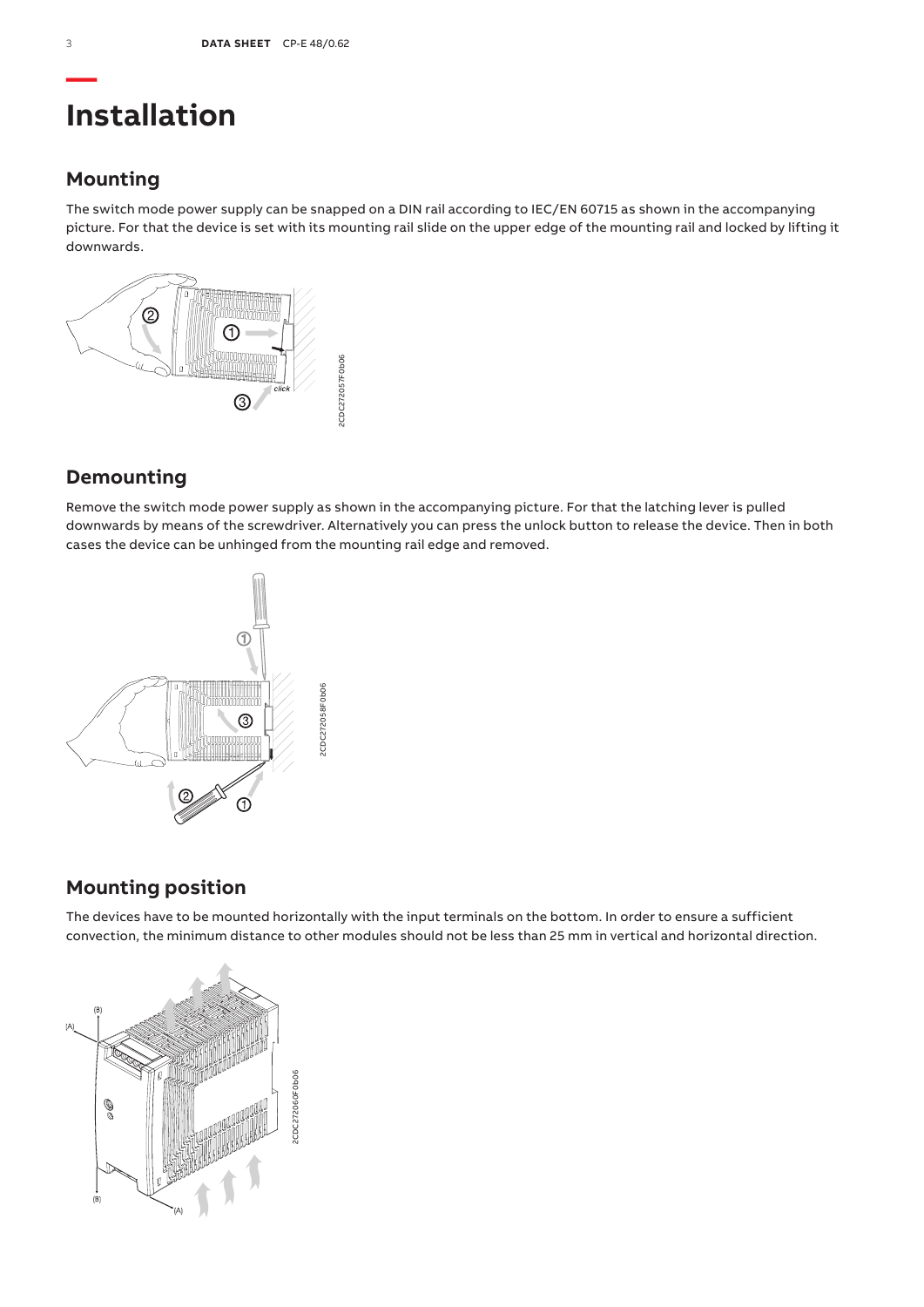# **Electrical connection**

Connect the input terminals L and N. The protective earth conductor PE must be connected. The installation must be executed acc. to EN 62368-1, provide a suitable disconnecting device (e. g. line protection switch) in the supply line. The input side is protected by an internal input fuse.

Rate the lines for the maximum output current (considering the short-circuit current) or provide a separate fuse protection. We recommend to choose the cable section as large as possible in order to minimize voltage drops. Observe the polarity. The device is overload, short-circuit and open-circuit proof. The secondary side of the power supply unit is electrically isolated from the input and internally not earthed (SELV) and can therefore be earthed by the user according to the needs with L+ or L- (PELV).

## **Connection diagram**

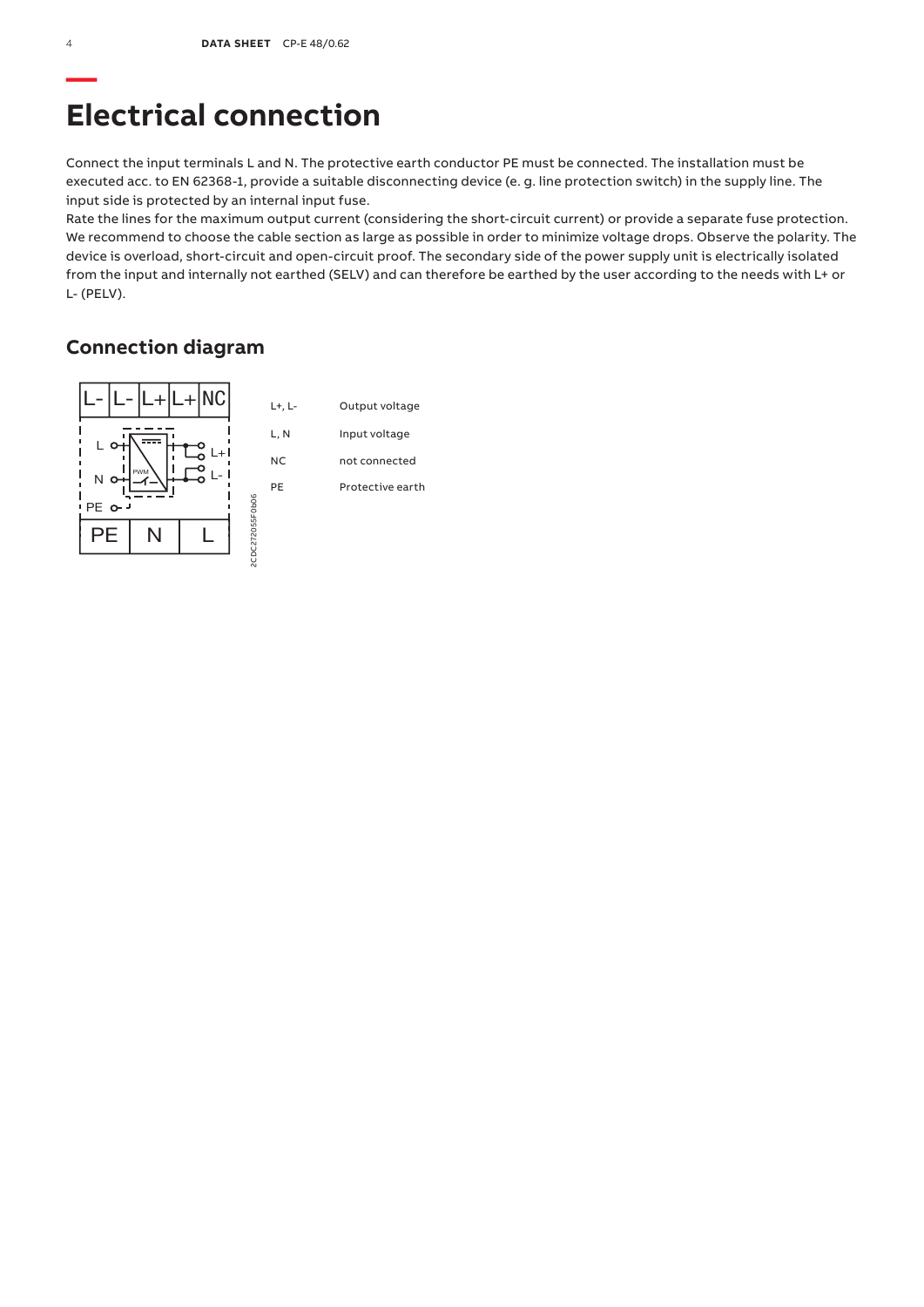# **— Safety instructions and warnings**



### **In operation pay attention to:**

- Do not modify the installation (primary and secondary side)! High current! Risk of electric arcs and electric shock (danger to life)!
	- Risk of burns: Depending on the operation conditions the housing can become hot.
- The device contains no user serviceable parts. In any case of device malfunction please send the unit back to manufacturer.

The device must be installed by qualified persons only and in accordance with the specific national regulations (e. g. VDE, etc.).

The CP-E power supplies are chassis-mounted units. It is maintenance-free and does not contain any integral setting elements and should therefore not be opened.



- Read the operating and installation instructions carefully and completely!
- Disconnect the system from the supply network and protect against switching on!



## **CAUTION**

Improper installation/operation may impair safety of personnel and cause operational difficulties or destruction of the unit.



### **WARNING**

### **Before start of operation the following must be ensured:**

- Connection to mains or DC supply according to the specific national regulations for class of protection I. Power supply cables and unit must be sufficiently fused. A disconnecting device has to be provided for the end product to disengage unit and supply cables from supply mains if required.
- Rate the output lines for the output current of the power supply and connect them with the correct polarity.
- In order to ensure sufficient convection the distance to the other devices has to be considered.



## **WARNING**

### **Danger to life!**

Never carry out work when voltage is present. The power supply contains components with high stored energy and circuits with high voltage! Do not introduce any objects into the unit and do not open the unit. With some units of this range the output is capable of providing hazardous energy. Ensure that the service personnel is protected against inadvertent contact with parts carrying energy. If the internal fuse is blown most probably the device is defect. In this case an examination of the device by the manufacturer is necessary.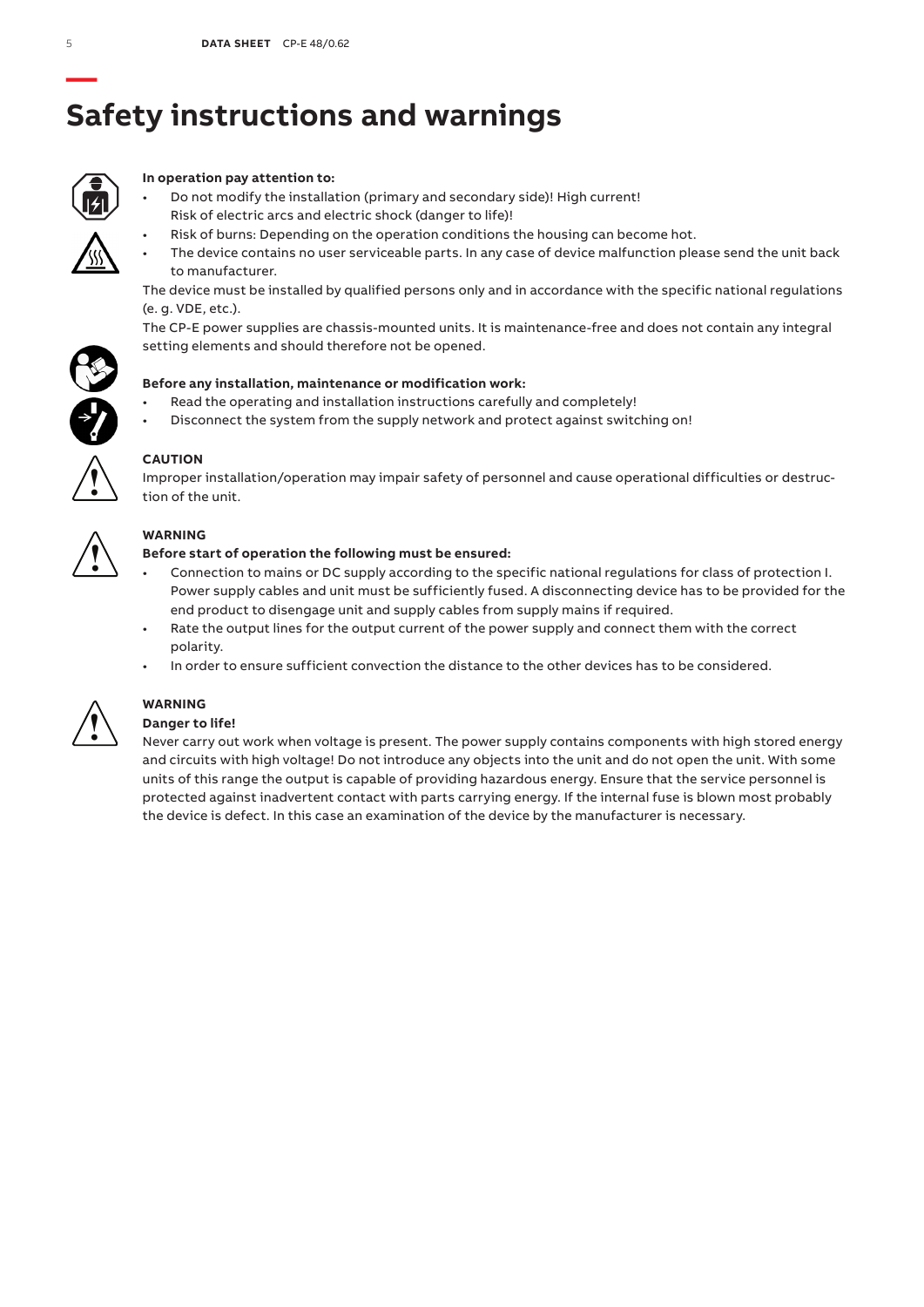# **Technical data**

Data at  $T_a$  = 25 °C, U<sub>in</sub> = 230 V AC and rated values, unless otherwise indicated

#### **— Input circuits**

| <b>Supply circuits</b>              |                |                            |
|-------------------------------------|----------------|----------------------------|
| Rated input voltage U <sub>in</sub> | L, N           | 100-240 V AC               |
| Input voltage range                 | AC             | 85-264 V                   |
|                                     | DC             | 90-375V                    |
| Frequency range                     | AC             | 47-63 Hz                   |
| Typical input current               | at 115 V AC    | 560 mA                     |
|                                     | at 230 V AC    | 330 mA                     |
| Typical power consumption           |                | 35.7 W                     |
| Inrush current limiting             | at 115 V AC    | 20 A (max. 3 ms)           |
|                                     | at 230 V AC    | 40 A (max. 3 ms)           |
| Discharge current                   | input / output | 0.25mA                     |
|                                     | input/PE       | 3.5 <sub>m</sub> A         |
| Power failure buffering time        | at 115 V AC    | min. 20 ms                 |
|                                     | at 230 V AC    | min. 30 ms                 |
| Internal input fuse                 |                | 2 A slow-acting / 250 V AC |
| Power factor correction (PFC)       |                | no                         |

#### **—**

**—**

#### **User interface**

| Indication of operational states |                      |                      |  |
|----------------------------------|----------------------|----------------------|--|
| Output voltage                   | OUTPUT OK: green LED | L: output voltage OK |  |

### **Output circuit**

| L+, L+, L-, L-<br>Rated output voltage |                                                            | 48 V DC                   |
|----------------------------------------|------------------------------------------------------------|---------------------------|
| Tolerance of the output voltage        |                                                            | $0+1$ %                   |
| Adjustment range of the output voltage |                                                            | 48-55 V DC                |
| Rated output power                     |                                                            | 30W                       |
| Rated output current I,                | $T_a \leq 60 °C$                                           | 0.625A                    |
| Derating of the output current         | 60 °C < $T_a \le 70$ °C                                    | $2.5\%$ /°C               |
| Maximum deviation with                 | load change statical                                       | ±0.5%                     |
|                                        | change of output voltage within the<br>input voltage range | ±0.5%                     |
| Control time                           |                                                            | < 2 ms                    |
| Starting time after applying           | at I.                                                      | max.1s                    |
| the supply voltage                     | with $3500 \mu F$                                          | max.2s                    |
| Rise time                              | at I,                                                      | max. 150 ms               |
|                                        | with 3500 µF                                               | max. 500 ms               |
| Fall time                              |                                                            | max. 150 ms               |
| Residual ripple and switching peaks    | $BW = 20 MHz$                                              | 50 mV                     |
| Parallel connection                    |                                                            | yes, to enable redundancy |
| Series connection                      |                                                            | yes, to increase voltage  |
| Resistance to reverse feed             |                                                            | $1 s - max. 63 VDC$       |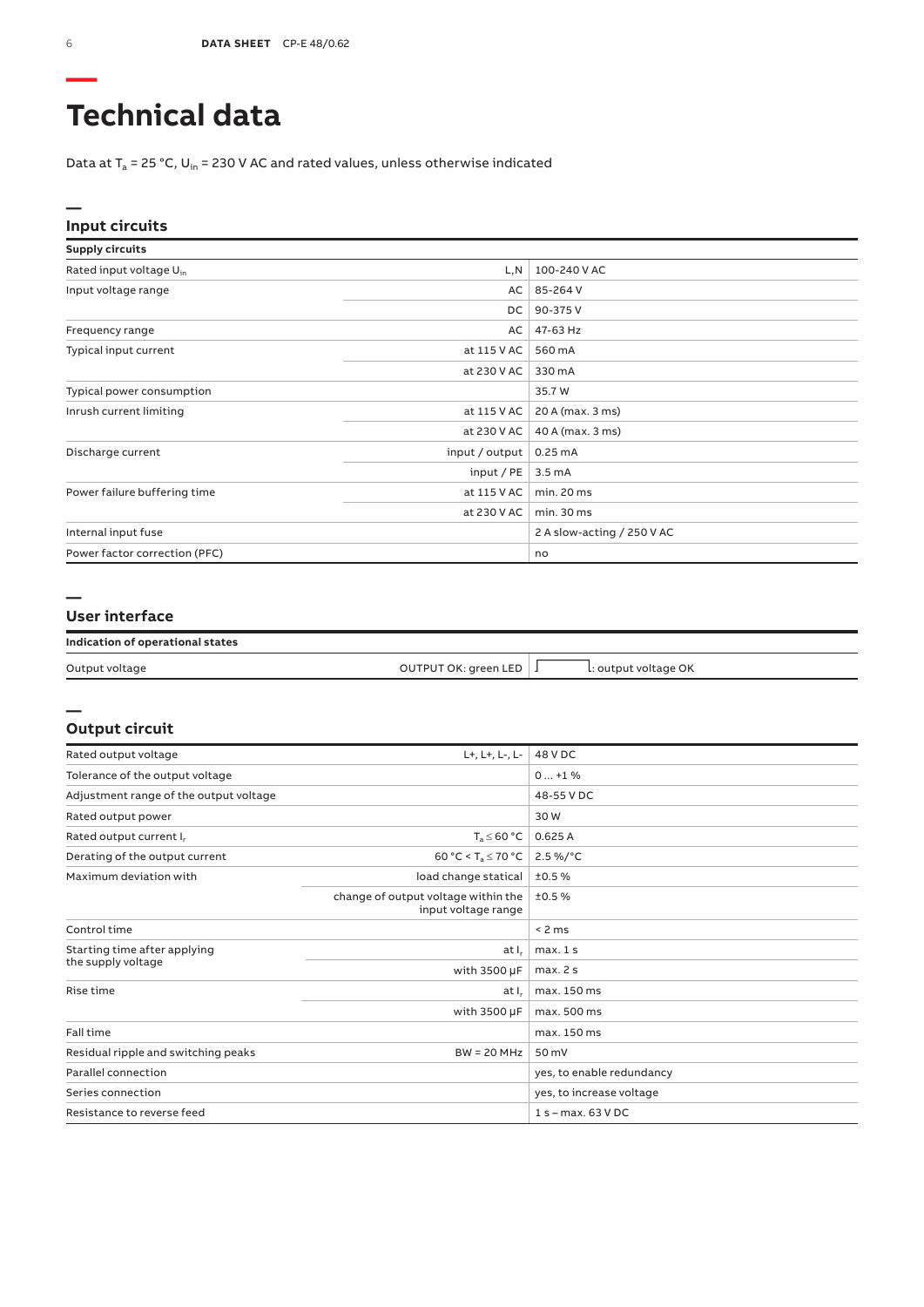#### **Output circuit – no-load, overload and short-circuit behaviour**

| Characteristic curve of output | U/I characteristic curve                |
|--------------------------------|-----------------------------------------|
| Short-circuit protection       | continuous short-circuit proof          |
| Short-circuit behaviour        | continuation with output power limiting |
| Overload protection            | output power limiting                   |
| No-load protection             | continuous no-load stability            |
| Starting of capacitive loads   | 3500 µF                                 |

#### **—**

#### **General data**

| Power dissipation                    |                       | typ. 4.9 W                                                 |  |
|--------------------------------------|-----------------------|------------------------------------------------------------|--|
| Efficiency                           |                       | typ. 84 %                                                  |  |
| Duty time                            |                       | 100%                                                       |  |
| Dimensions ( $W \times H \times D$ ) |                       | 40.5 x 90 x 114 mm<br>$(1.59 \times 3.54 \times 4.49)$ in) |  |
| Weight                               |                       | 0.264 kg (0.582 lb)                                        |  |
| Material of housing                  |                       | Plastic                                                    |  |
| Mounting                             |                       | DIN rail (IEC/EN 60715), snap-on mounting without any tool |  |
| Mounting position                    |                       | horizontal                                                 |  |
| Minimum distance to other units      | horizontal / vertical | 25 mm / 25 mm (0.98 in / 0.98 in)                          |  |
| Degree of protection                 | housing / terminals   | IP20 / IP20                                                |  |
| <b>Protection class</b>              |                       |                                                            |  |

**—**

#### **Electrical connection – input circuit / output circuit**

| Connecting capacity | fine-strand with wire end ferrule                                                |                      |  |
|---------------------|----------------------------------------------------------------------------------|----------------------|--|
|                     | fine-strand without wire end ferrule $\vert$ 0.2-2.5 mm <sup>2</sup> (24-14 AWG) |                      |  |
|                     | rigid                                                                            |                      |  |
| Stripping length    |                                                                                  | 6 mm (0.24 in)       |  |
| Tightening torque   |                                                                                  | $0.6$ Nm $(5$ lb.in) |  |

#### **— Environmental data**

| Ambient temperature range                 |            | operation   -40+70 °C (-40+158 °F)                             |
|-------------------------------------------|------------|----------------------------------------------------------------|
|                                           | rated load | $-40+60 °C (-40+140 °F)$                                       |
|                                           | storage    | -40+85 °C (-40+185 °F)                                         |
| Damp heat                                 |            | 95 % RH, without condensation                                  |
| Vibration (sinusoidal) (IEC/EN 60068-2-6) |            | 10-500 Hz, 2 G, along X, Y, Z each axis, 60 min. for each axis |
| Shock (half-sine) (IEC/EN 60068-2-27)     |            | 15 G, 11 ms, 3 axis, 6 faces, 3 times for each face            |

**— Isolation data**

**—**

| Rated insulation voltage U <sub>i</sub> | input / output $\vert$ 3 kV AC |                                     |
|-----------------------------------------|--------------------------------|-------------------------------------|
|                                         | input / $PE$   1.5 kV AC       |                                     |
|                                         |                                | output / PE   0.5 kV AC; 0.71 kV DC |
| Pollution degree                        |                                |                                     |
| Overvoltage category                    |                                | Ш                                   |

### **Standards / Directives**

| Standards              | IEC/EN 62368-1     |
|------------------------|--------------------|
| Low Voltage Directive  | 2014/35/EU         |
| Protective low voltage | SELV (IEC 60950-1) |
| <b>EMC Directive</b>   | 2014/30/EU         |
| <b>RoHS Directive</b>  | 2011/65/EU         |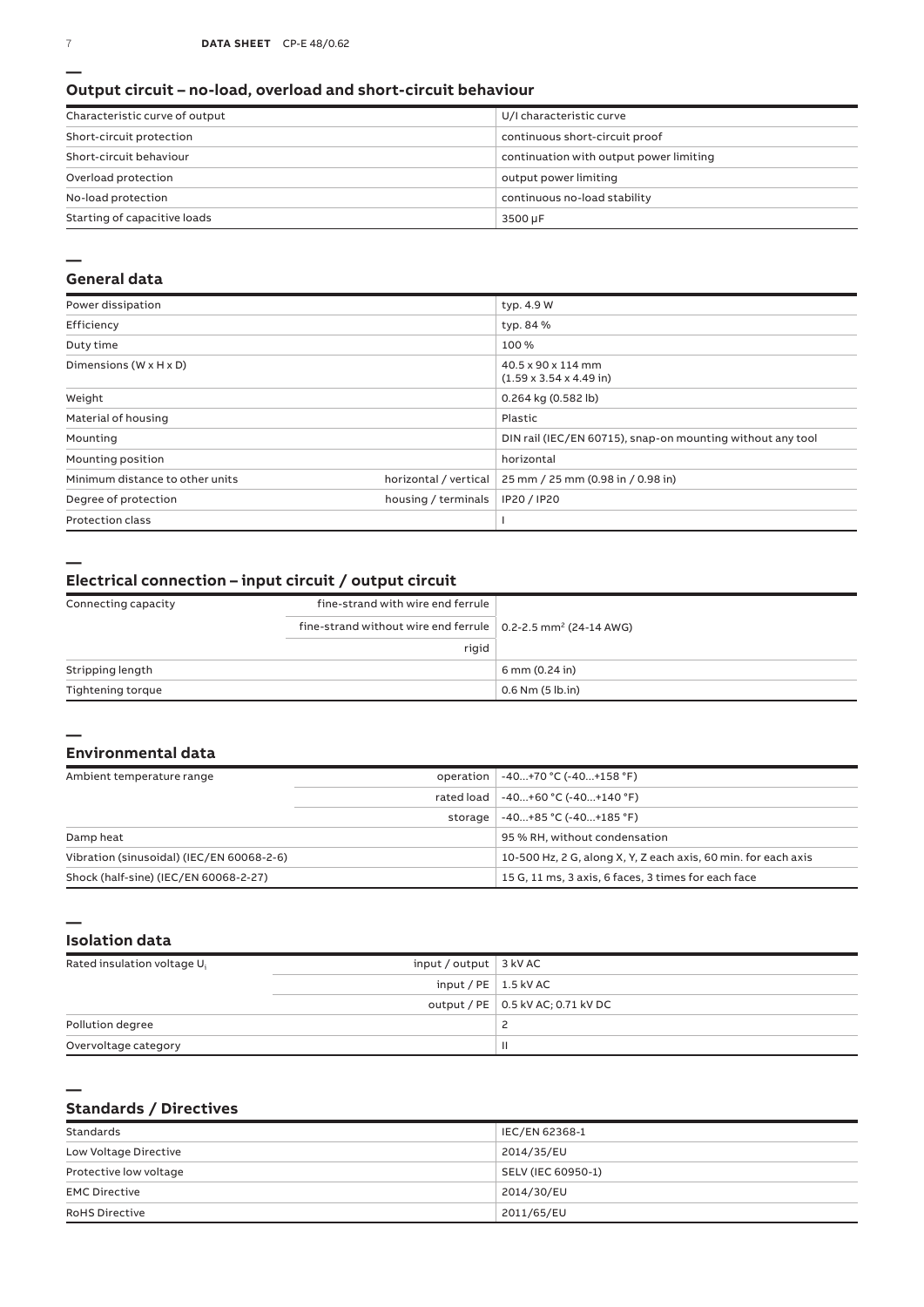#### **Electromagnetic compatibility**

| Interference immunity to                                     |                        | IEC/EN 61000-6-2                                                |
|--------------------------------------------------------------|------------------------|-----------------------------------------------------------------|
| electrostatic discharge                                      | IEC/EN 61000-4-2       | Level 4 (air discharge 15 kV / contact discharge 8 kV)          |
| radiated, radio-frequency,<br>electromagnetic field          | IEC/EN 61000-4-3       | Level 3 (10 V/m)                                                |
| electrical fast transient / burst                            | IEC/EN 61000-4-4       | Level 4 (4 kV / 5 kHz)                                          |
| surge                                                        | IEC/EN 61000-4-5       | L-L Level 3 (2 kV) / L-PE Level 4 (4 kV)                        |
| conducted disturbances, induced by<br>radio-frequency fields | IEC/EN 61000-4-6       | Level 3 (10 V)                                                  |
| power frequency magnetic fields                              | IEC/EN 61000-4-8       | Level 4 (30 A/m)                                                |
| voltage dips, short interruptions<br>and voltage variations  | IEC/EN 61000-4-11      | dip: >95 % 10 ms / >30 % 500 ms<br>interruptions: >95 % 5000 ms |
| Interference emission                                        |                        | IEC/EN 61000-6-3                                                |
| high-frequency radiated                                      | IEC/CISPR 22, EN 55022 | Class B                                                         |
| high-frequency conducted                                     | IEC/CISPR 22, EN 55022 | Class B                                                         |
| limits for harmonic current emissions                        | IEC/EN 61000-3-2       | Class A                                                         |

# **Technical diagrams**

## **Output behaviour**



Characteristic curve of output at  $T_a = 25 °C$ 

The switch mode power supply CP‑E 48/0.62 is able to supply at 48 V DC output voltage and

• at an ambient temperature of:

≤ 60 °C a continuous output current of approx. 0.625 A

• at ambient temperatures of:

60 °C <  $T_a \le 70$  °C the output power has to be reduced by 2.5 % per °C temperature increase.

If the switch mode power supply is loaded with an output current > 0.625 A, the operating point is passing through the U/I characteristic curve shown.

**—**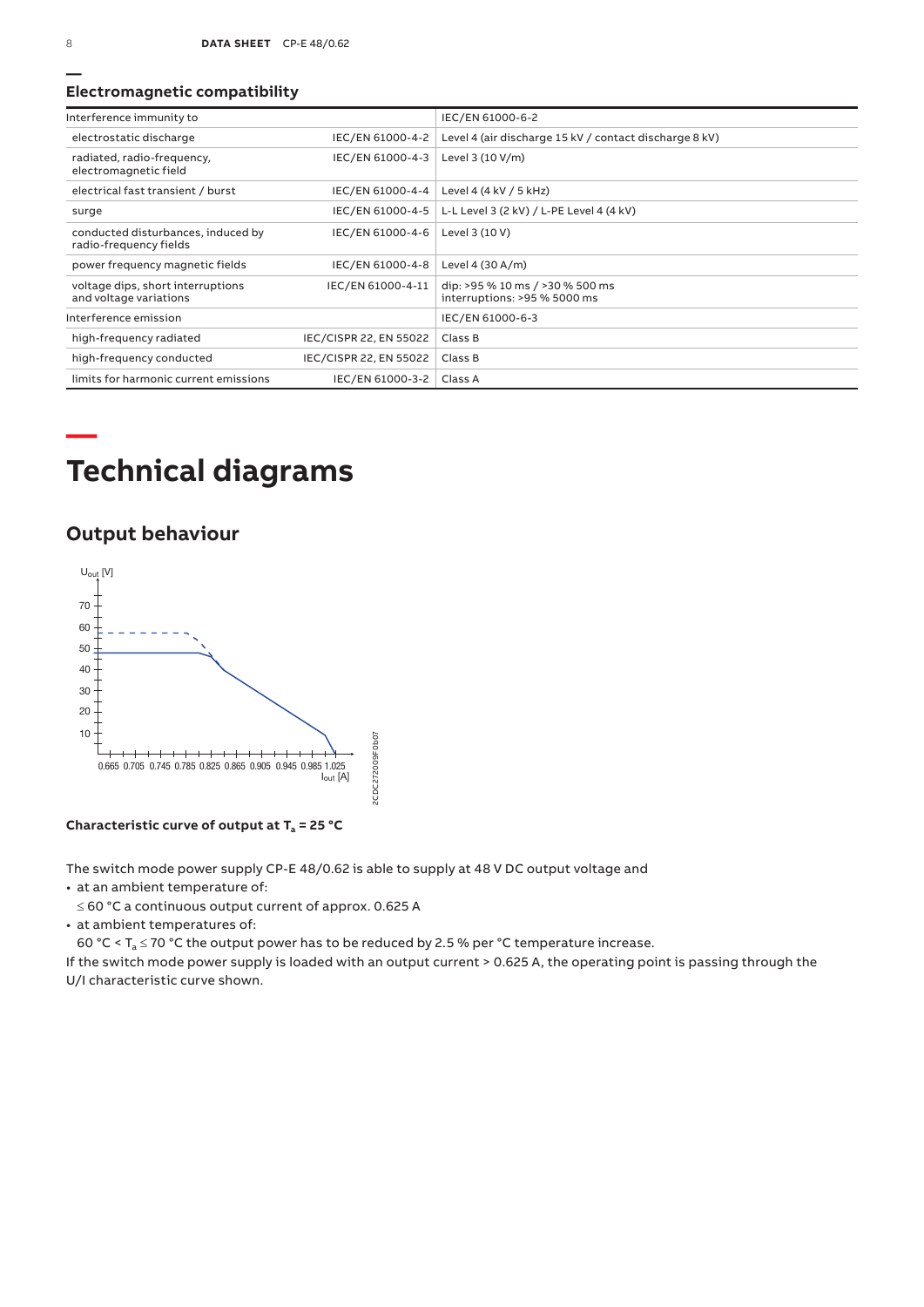## **Temperature behaviour**



**Characteristic curve of temperature at rated load**

# **— Dimensions**

in mm [inches]



**CP-E 48/0.62**

**—**

# **— Further documentation**

| Document title                 | Document type       | Document number    |
|--------------------------------|---------------------|--------------------|
| Electronic Products and Relays | Technical cataloque | 2CDC 110 004 C02xx |
| Power Supply Units             | Application manual  | 2CDC 114 048 M020x |

You can find the documentation on the internet at www.abb.com/lowvoltage -> Automation, control and protection -> Power supplies.

# **CAD system files**

You can find the CAD files for CAD systems at http://abb-control-products.partcommunity.com -> Low Voltage Products & Systems -> Control Products -> Power Supplies.